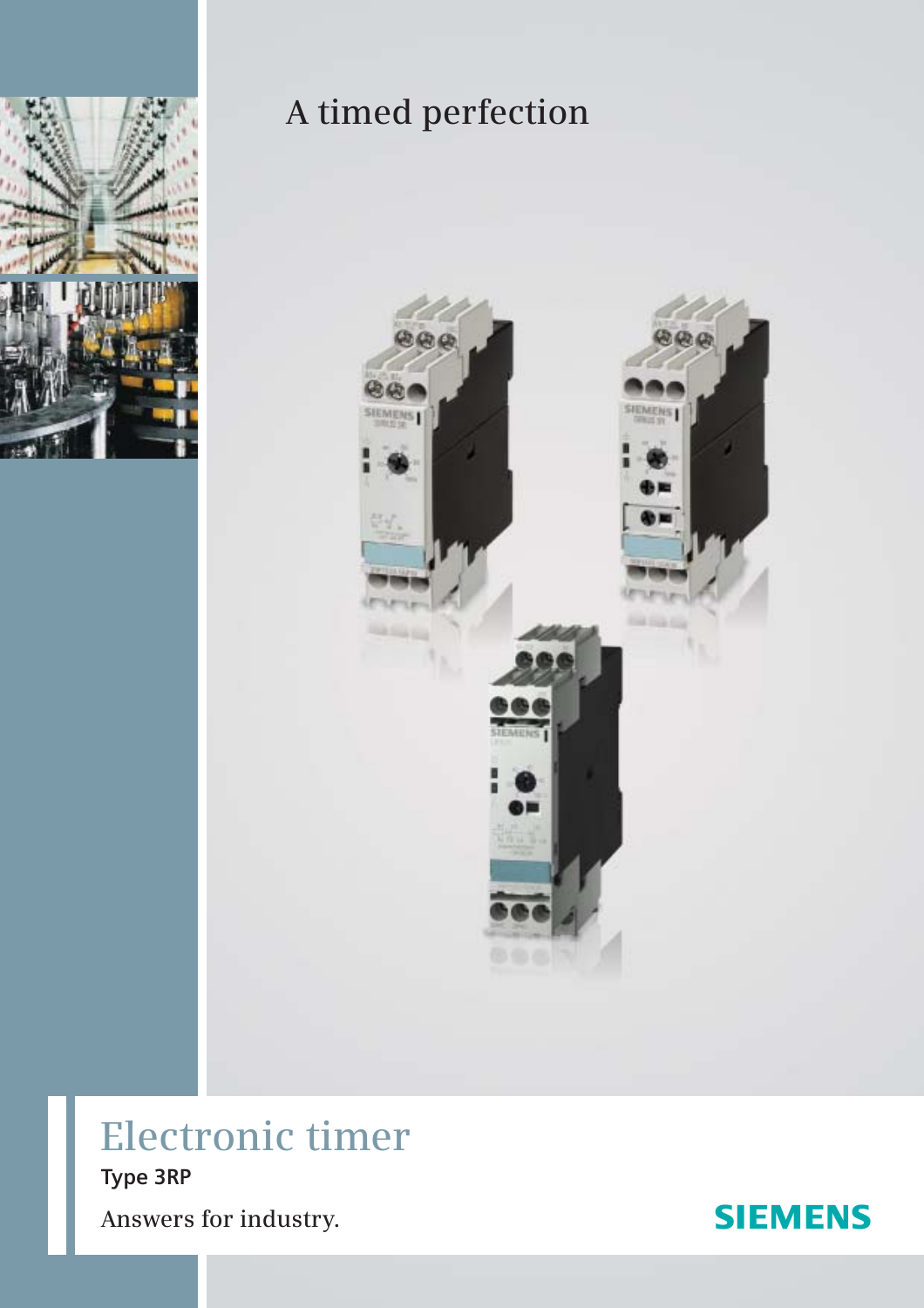## **Introduction**

Siemens offers 3RP15 electronic timers which meet the various control timing requirements of industry. These timers comply with IEC 60 947-5-1 IEC 61 000-6-2/EN 50 081-1 (EMC)

Carry CE marking

## **Range**

| ON delay:   | Control supply voltage options -<br>Discrete voltages<br>Universal voltage of 24 to 240V ac/dc                                                      |
|-------------|-----------------------------------------------------------------------------------------------------------------------------------------------------|
|             | Time ranges - 0.5 - 10 sec, 5 - 100 sec<br>Universal time range of 0.05 sec to 100Hr                                                                |
| OFF delay:  | Control supply voltage options -<br>Discrete voltages                                                                                               |
|             | Time ranges - 0.5 - 10 sec, 5 - 100 sec                                                                                                             |
| Star Delta: | Control supply voltage options -<br>Discrete voltages<br>Universal voltages of 200 - 240V ac/dc,<br>380 - 440Vac/dc and 230 - 400V ac/dc            |
|             | <b>Time ranges - 3 - 60sec with 50 msec changeover</b><br>delay                                                                                     |
|             | Multifunction: 1 timer 8 functions (ON delay, OFF delay, ON+OFF<br>delay, Cyclic, Make Contact, Break contact, Pulse<br>shaping, Additive ON delay) |

**Control supply voltage options -**

Universal voltage of 24 - 240V ac/dc

**Time ranges -** Universal time range - 0.05 sec to 100Hrs

## **Application**

3RP15 electronic timers can be used for all delayed switching applications in control, starting and protection circuits. They are ideal for use in application like machine tools, material handling, process control and motor control.

With multifunction timer, you can configure the same timer as per your application need. Thus one timer is suited for many applications (refer timing diagram)

### **Benefits**

- **Reduction in inventory** cost (upto 80%) due to universal time and universal voltage ON delay timers.
- **High accuracy** (<±1% repeat accuracy & <±5% setting accuracy) and switching reliability.
- **High mechanical endurance** of 30x106 operations ensures trouble free operation
- **Integral surge suppression** No voltage surges during switching makes them ideal for use with electronic circuits
- Clear visual **status indication** through 2 separate LEDs both for actuation of control supply and the change over status.
- High level of Electromagnetic compatibility (EMC) i.e. maximum immunity to interferences.
- **No more failures** of contactors in Star Delta starting during changeover

• **Sleek 22.5mm wide** housing and compact design saves panel space.

Thus 3RP timers ensure unmatched reliability and offer excellent 'Value for Money'

#### **Note**

- Changing the time setting ranges and the functions will only be effective when carried out in de-energised (OFF) state.
- Start input B1 or B3 must only be triggered when the supply voltage is applied.
- OFF delay timers are with aux. voltage (refer wiring diagram fig.1). Same potential must be applied to A1 and B1, or A3 and B3.
- With the two-voltage version, only one voltage range must be connected.
- The activation of loads parallel to the start input is not permissible when using AC control voltage (see diagram below).



Fig.1

## **Mounting**

3RP electronic timers are suitable for snap mounting onto 35 mm standard DIN rails. Accessory for mounting 3RP timers on base plate is available and can be ordered separately.

#### **Layout**

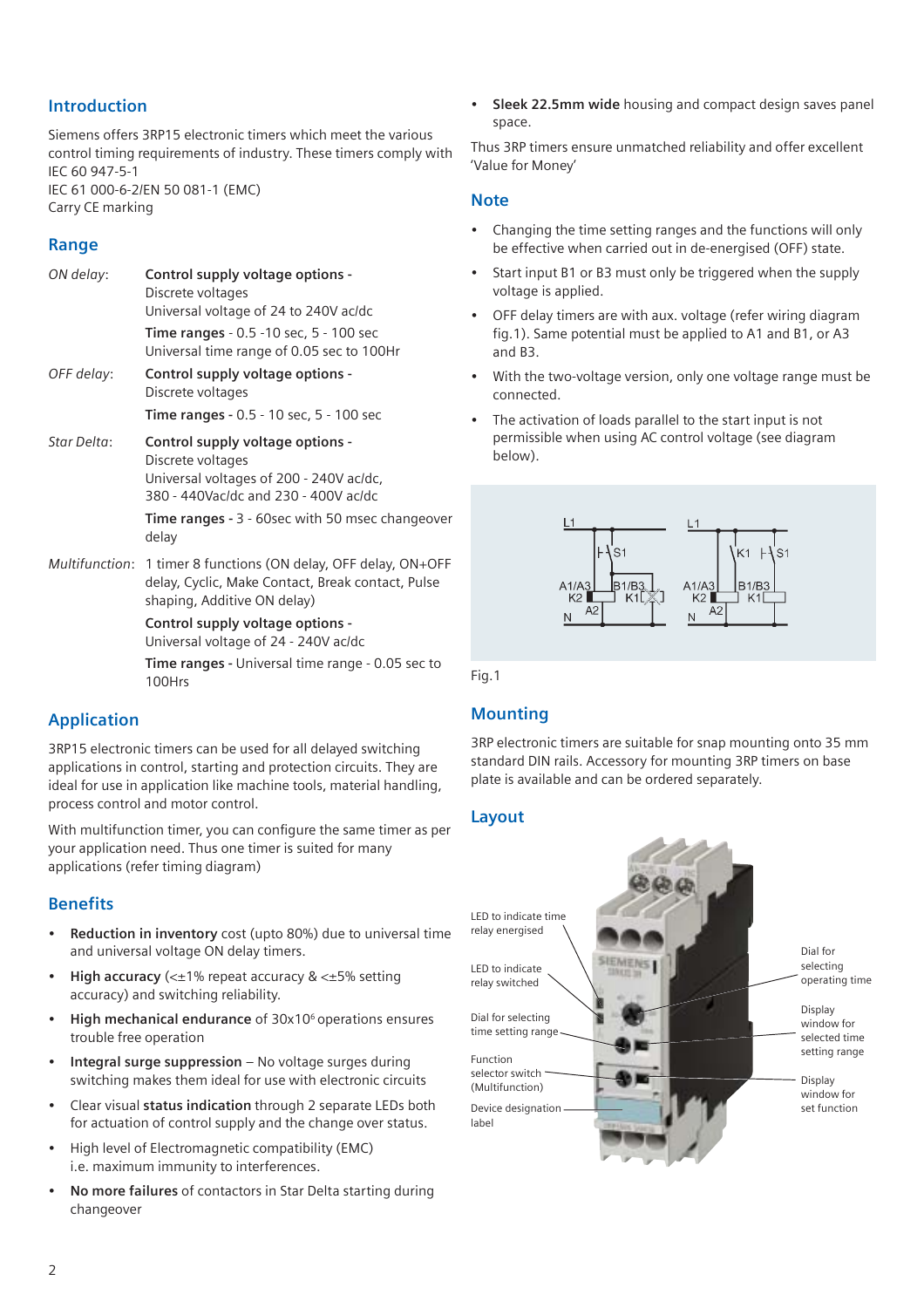## **Technical data**

| <b>Type</b>                                                                                                    |                                                                                                                     |                                                        | 3RP1505<br>3RP1531<br>3RP1533                                                                                       | 3RP15 11<br>3RP1513<br>3RP15 25 | 3RP1576 |
|----------------------------------------------------------------------------------------------------------------|---------------------------------------------------------------------------------------------------------------------|--------------------------------------------------------|---------------------------------------------------------------------------------------------------------------------|---------------------------------|---------|
| Rated insulation voltage (Pollution degree 3)<br>Overvoltage category III acc. to DIN VDE 0110                 |                                                                                                                     | V AC                                                   | 300                                                                                                                 |                                 |         |
| Permissible ambient temperature                                                                                | during operation<br>during storage                                                                                  | $^{\circ}$ C<br>$^{\circ}$ C                           | $-25$ to $+60$<br>$-40$ to $+80$                                                                                    |                                 |         |
| <b>Mechanical endurance</b>                                                                                    |                                                                                                                     | operating<br>cycles                                    | $30 \times 10^6$                                                                                                    |                                 |         |
| Rated operational currents le<br>AC-15 at 230 V AC, 50 Hz<br>DC-13 at 24 V<br>DC-13 at 110 V<br>DC-13 at 230 V |                                                                                                                     | $\overline{A}$<br>A<br>$\overline{A}$<br>A             | 3<br>$\mathbf{1}$<br>0.2<br>0.1                                                                                     |                                 |         |
| Control voltage tolerance                                                                                      |                                                                                                                     | $\vee$<br>Hz                                           | 0.85 - 1.1 x U <sub>s</sub> for AC 50/60Hz; 0.8 - 1.25 x U <sub>s</sub> for 24VDC<br>0.95 to 1.05 x rated frequency |                                 |         |
| <b>Operating frequency</b><br>at rated current le, 230 V AC                                                    |                                                                                                                     | 1/h                                                    | 2500                                                                                                                |                                 |         |
| Setting accuracy referred to upper limit of scale<br>Repeat accuracy                                           |                                                                                                                     |                                                        | $< \pm 5\%$<br>$< \pm 1\%$                                                                                          |                                 |         |
| <b>Recovery time</b><br>Minimum ON period                                                                      |                                                                                                                     | ms<br>ms                                               | 150<br>35                                                                                                           |                                 | 150     |
| Degree of protection                                                                                           | cover<br>terminals                                                                                                  |                                                        | <b>IP 40</b><br><b>IP 20</b>                                                                                        |                                 |         |
| <b>Rated power</b><br>Power consumption at 230 V AC, 50 Hz                                                     |                                                                                                                     | W<br>VA                                                | 2<br>6                                                                                                              |                                 |         |
| Rated control fuse - Utilization category gL/gG                                                                |                                                                                                                     | A                                                      | $\overline{4}$                                                                                                      |                                 |         |
| Permissible mounting position                                                                                  |                                                                                                                     |                                                        | any                                                                                                                 |                                 |         |
| Conductor cross-sections -<br>main / auxiliary conductors                                                      | solid<br>finely stranded with end sleeve<br>solid or stranded AWG conductors<br>terminal screw<br>tightening torque | mm <sup>2</sup><br>mm <sup>2</sup><br><b>AWG</b><br>Nm | $1x(0.5-4), 2x(0.5-2.5)$<br>$1x(0.5-2.5), 2x(0.5-1.5)$<br>$2x(20-14)$<br>M <sub>3</sub><br>0.8 to 1.2               |                                 |         |

## **Timing Diagrams**